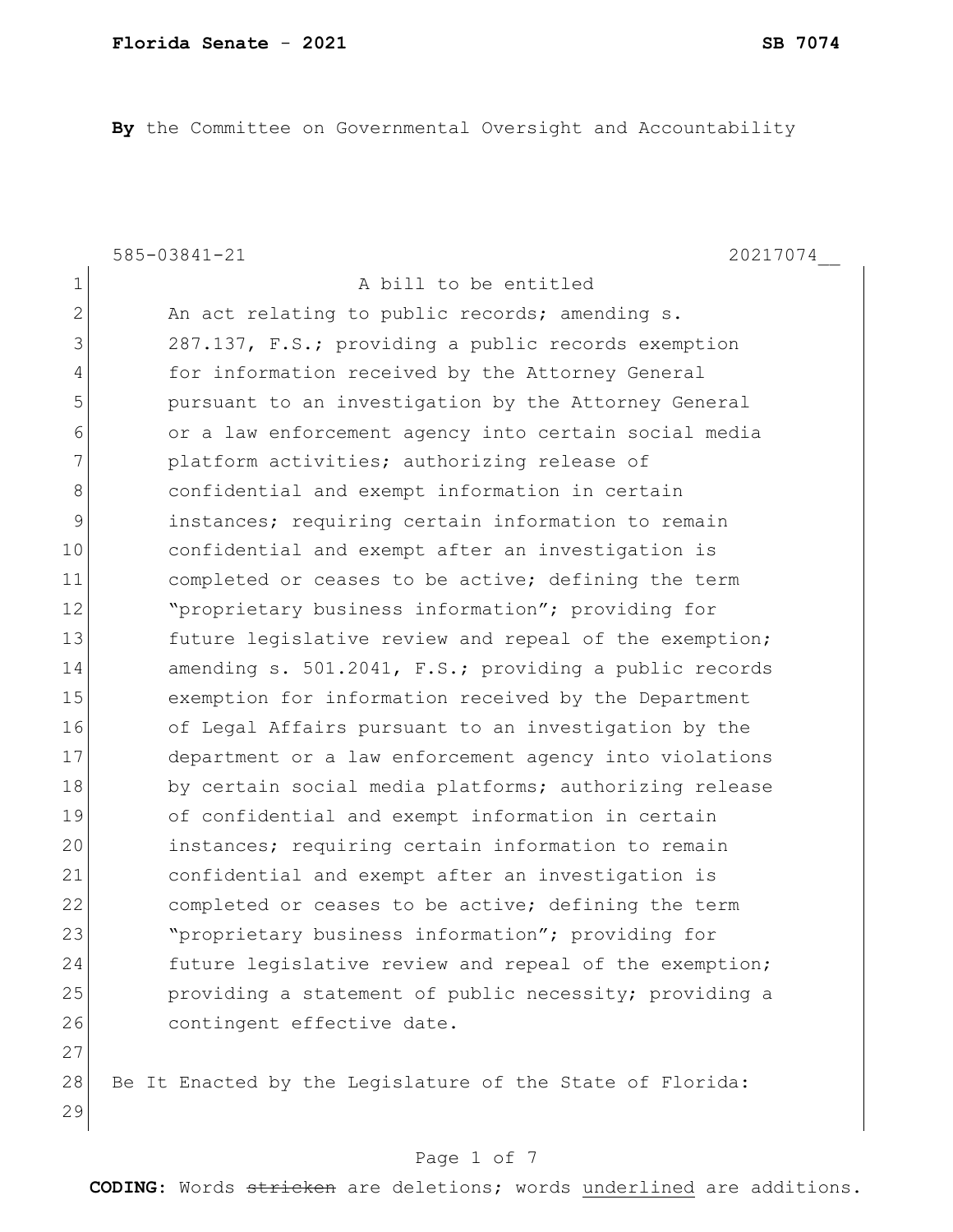|    | $585 - 03841 - 21$<br>20217074                                   |
|----|------------------------------------------------------------------|
| 30 | Section 1. Subsection (8) is added to section $287.137$ ,        |
| 31 | Florida Statutes, as created by SB 7072, 2021 Regular Session,   |
| 32 | to read:                                                         |
| 33 | 287.137 Antitrust violations; denial or revocation of the        |
| 34 | right to transact business with public entities; denial of       |
| 35 | economic benefits.-                                              |
| 36 | (8) (a) All information received by the Attorney General         |
| 37 | under paragraph (3) (d) pursuant to an investigation by the      |
| 38 | Attorney General or a law enforcement agency is confidential and |
| 39 | exempt from s. $119.07(1)$ and s. $24(a)$ , Art. I of the State  |
| 40 | Constitution until such time as the investigation is completed   |
| 41 | or ceases to be active. This exemption shall be construed in     |
| 42 | conformity with $s. 119.071(2)$ (c).                             |
| 43 | (b) During an active investigation, information made             |
| 44 | confidential and exempt pursuant to paragraph (a) may be         |
| 45 | disclosed by the Attorney General:                               |
| 46 | 1. In the performance of his or her official duties and          |
| 47 | responsibilities; or                                             |
| 48 | 2. To another governmental entity in performance of its          |
| 49 | official duties and responsibilities.                            |
| 50 | (c) Once an investigation is completed or ceases to be           |
| 51 | active, the following information received by the Attorney       |
| 52 | General shall remain confidential and exempt from s. 119.07(1)   |
| 53 | and s. 24(a), Art. I of the State Constitution:                  |
| 54 | 1. All information to which another public records               |
| 55 | exemption applies.                                               |
| 56 | 2. Personal identifying information.                             |
| 57 | 3. A computer forensic report.                                   |
| 58 | 4. Information that would otherwise reveal weaknesses in a       |
|    |                                                                  |

# Page 2 of 7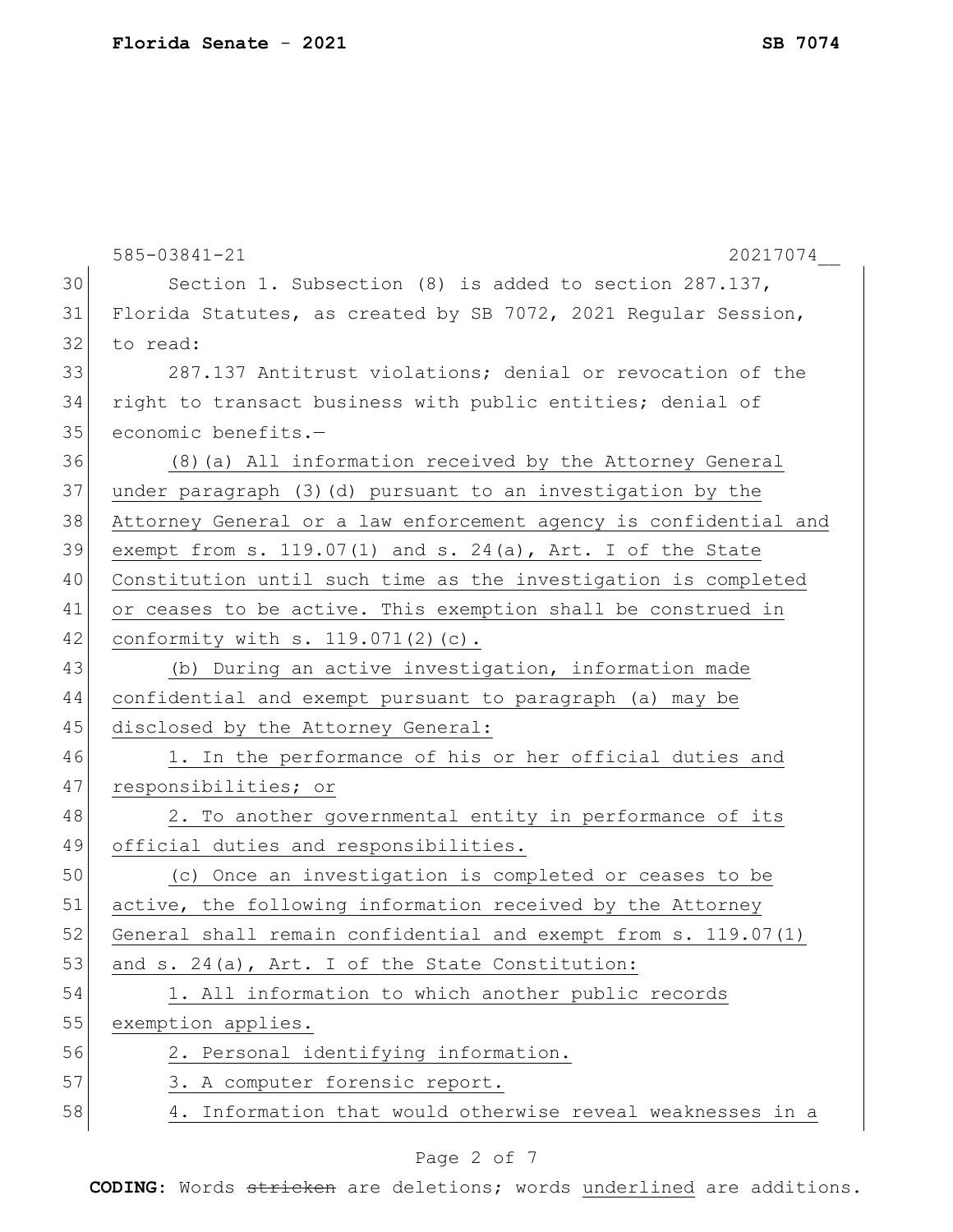|    | $585 - 03841 - 21$<br>20217074                                   |
|----|------------------------------------------------------------------|
| 59 | business' data security.                                         |
| 60 | 5. Proprietary business information.                             |
| 61 | (d) For purposes of this subsection, the term "proprietary       |
| 62 | business information" means information that:                    |
| 63 | 1. Is owned or controlled by the business;                       |
| 64 | 2. Is intended to be private and is treated by the business      |
| 65 | as private because disclosure would harm the business or its     |
| 66 | business operations;                                             |
| 67 | 3. Has not been disclosed except as required by law or a         |
| 68 | private agreement that provides that the information will not be |
| 69 | released to the public;                                          |
| 70 | 4. Is not publicly available or otherwise readily                |
| 71 | ascertainable through proper means from another source in the    |
| 72 | same configuration as received by the Attorney General; and      |
| 73 | 5. Includes:                                                     |
| 74 | a. Trade secrets as defined in s. 688.002.                       |
| 75 | b. Competitive interests, the disclosure of which would          |
| 76 | impair the competitive advantage of the business that is the     |
| 77 | subject of the information.                                      |
| 78 | (e) This subsection is subject to the Open Government            |
| 79 | Sunset Review Act in accordance with s. 119.15 and shall stand   |
| 80 | repealed on October 2, 2026, unless reviewed and saved from      |
| 81 | repeal through reenactment by the Legislature.                   |
| 82 | Section 2. Subsection (10) is added to section 501.2041,         |
| 83 | Florida Statutes, as created by SB 7072, 2021 Regular Session,   |
| 84 | to read:                                                         |
| 85 | 501.2041 Unlawful acts and practices by social media             |
| 86 | platforms.-                                                      |
| 87 | (10) (a) All information received by the department pursuant     |
|    | Page 3 of 7                                                      |
|    |                                                                  |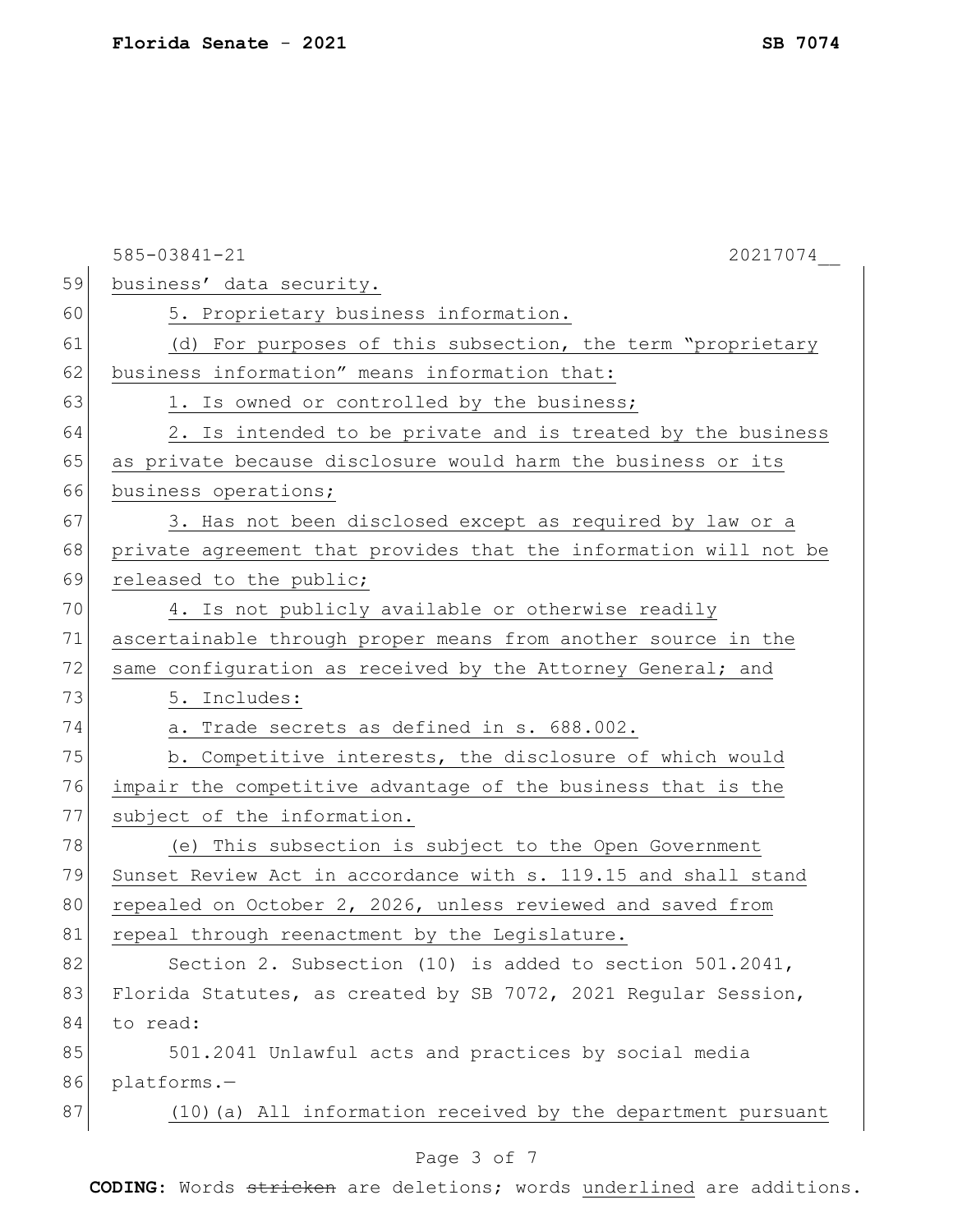|     | 585-03841-21<br>20217074                                          |
|-----|-------------------------------------------------------------------|
| 88  | to an investigation by the department or a law enforcement        |
| 89  | agency of a violation of this section is confidential and exempt  |
| 90  | from s. 119.07(1) and s. 24(a), Art. I of the State Constitution  |
| 91  | until such time as the investigation is completed or ceases to    |
| 92  | be active. This exemption shall be construed in conformity with   |
| 93  | s. $119.071(2)(c)$ .                                              |
| 94  | (b) During an active investigation, information made              |
| 95  | confidential and exempt pursuant to paragraph (a) may be          |
| 96  | disclosed by the department:                                      |
| 97  | 1. In the performance of its official duties and                  |
| 98  | responsibilities; or                                              |
| 99  | 2. To another governmental entity in performance of its           |
| 100 | official duties and responsibilities.                             |
| 101 | (c) Once an investigation is completed or ceases to be            |
| 102 | active, the following information received by the department      |
| 103 | shall remain confidential and exempt from $s. 119.07(1)$ and $s.$ |
| 104 | 24(a), Art. I of the State Constitution:                          |
| 105 | 1. All information to which another public records                |
| 106 | exemption applies.                                                |
| 107 | 2. Personal identifying information.                              |
| 108 | 3. A computer forensic report.                                    |
| 109 | 4. Information that would otherwise reveal weaknesses in a        |
| 110 | business' data security.                                          |
| 111 | 5. Proprietary business information.                              |
| 112 | (d) For purposes of this subsection, the term "proprietary        |
| 113 | business information" means information that:                     |
| 114 | 1. Is owned or controlled by the business;                        |
| 115 | 2. Is intended to be private and is treated by the business       |
| 116 | as private because disclosure would harm the business or its      |
|     |                                                                   |

# Page 4 of 7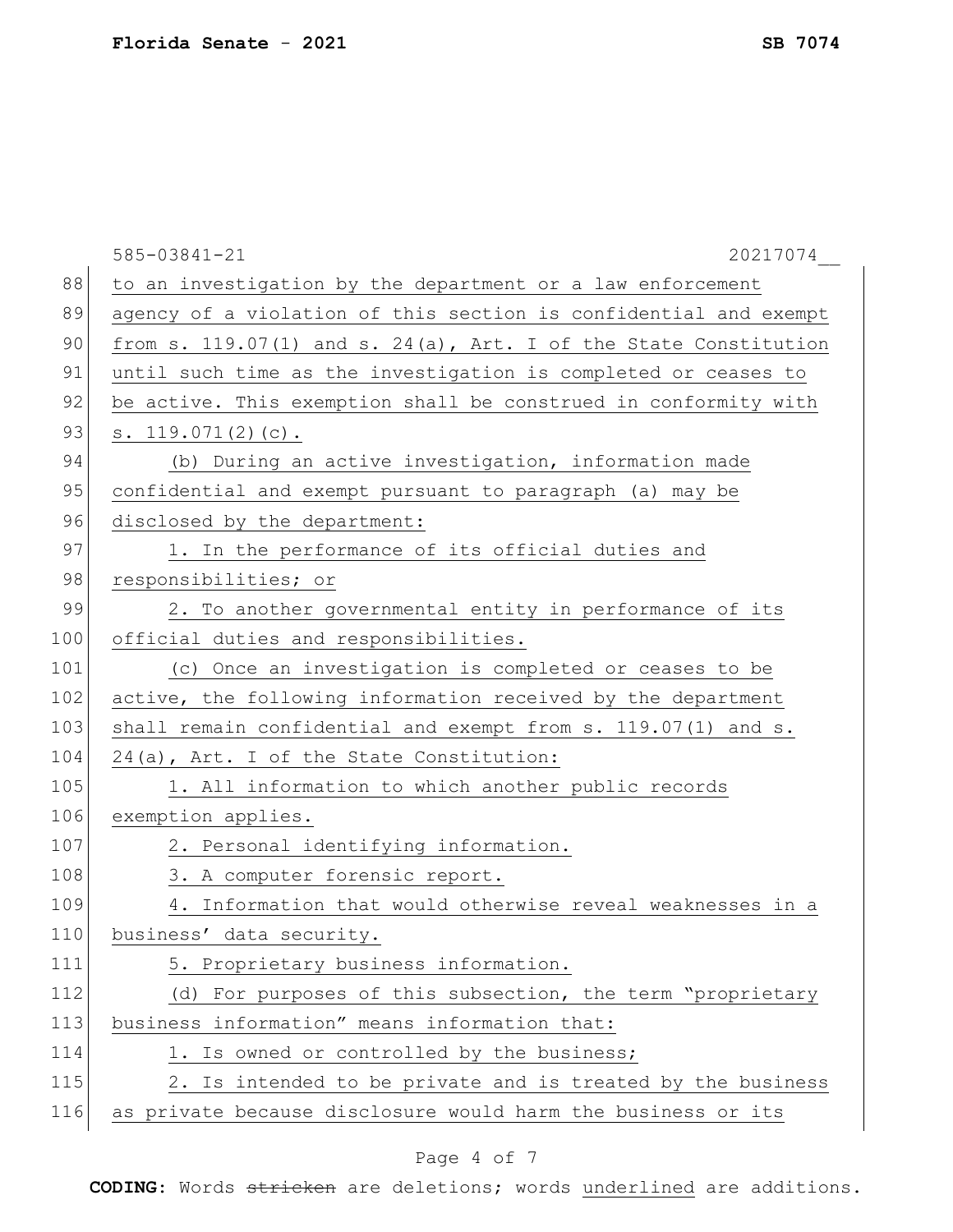|     | 20217074<br>$585 - 03841 - 21$                                   |
|-----|------------------------------------------------------------------|
| 117 | business operations;                                             |
| 118 | 3. Has not been disclosed except as required by law or a         |
| 119 | private agreement that provides that the information will not be |
| 120 | released to the public;                                          |
| 121 | 4. Is not publicly available or otherwise readily                |
| 122 | ascertainable through proper means from another source in the    |
| 123 | same configuration as received by the department; and            |
| 124 | 5. Includes:                                                     |
| 125 | a. Trade secrets as defined in s. 688.002.                       |
| 126 | b. Competitive interests, the disclosure of which would          |
| 127 | impair the competitive advantage of the business that is the     |
| 128 | subject of the information.                                      |
| 129 | (e) This subsection is subject to the Open Government            |
| 130 | Sunset Review Act in accordance with s. 119.15 and shall stand   |
| 131 | repealed on October 2, 2026, unless reviewed and saved from      |
| 132 | repeal through reenactment by the Legislature.                   |
| 133 | Section 3. The Legislature finds that it is a public             |
| 134 | necessity that all information received by the Attorney General  |
| 135 | and the Department of Legal Affairs pursuant to an investigation |
| 136 | by the Attorney General, the Department of Legal Affairs, or a   |
| 137 | law enforcement agency under ss. 287.137 and 501.2041, Florida   |
| 138 | Statutes, be made confidential and exempt from s. $119.07(1)$ ,  |
| 139 | Florida Statutes, and s. 24(a), Article I of the State           |
| 140 | Constitution for the following reasons:                          |
| 141 | (1) A notification of a violation of s. 501.172, Florida         |
| 142 | Statutes, or antitrust laws may result in an investigation of    |
| 143 | such violations. The premature release of such investigatory     |
| 144 | information could frustrate or thwart the investigation and      |
| 145 | impair the ability of the Attorney General and the Department of |

# Page 5 of 7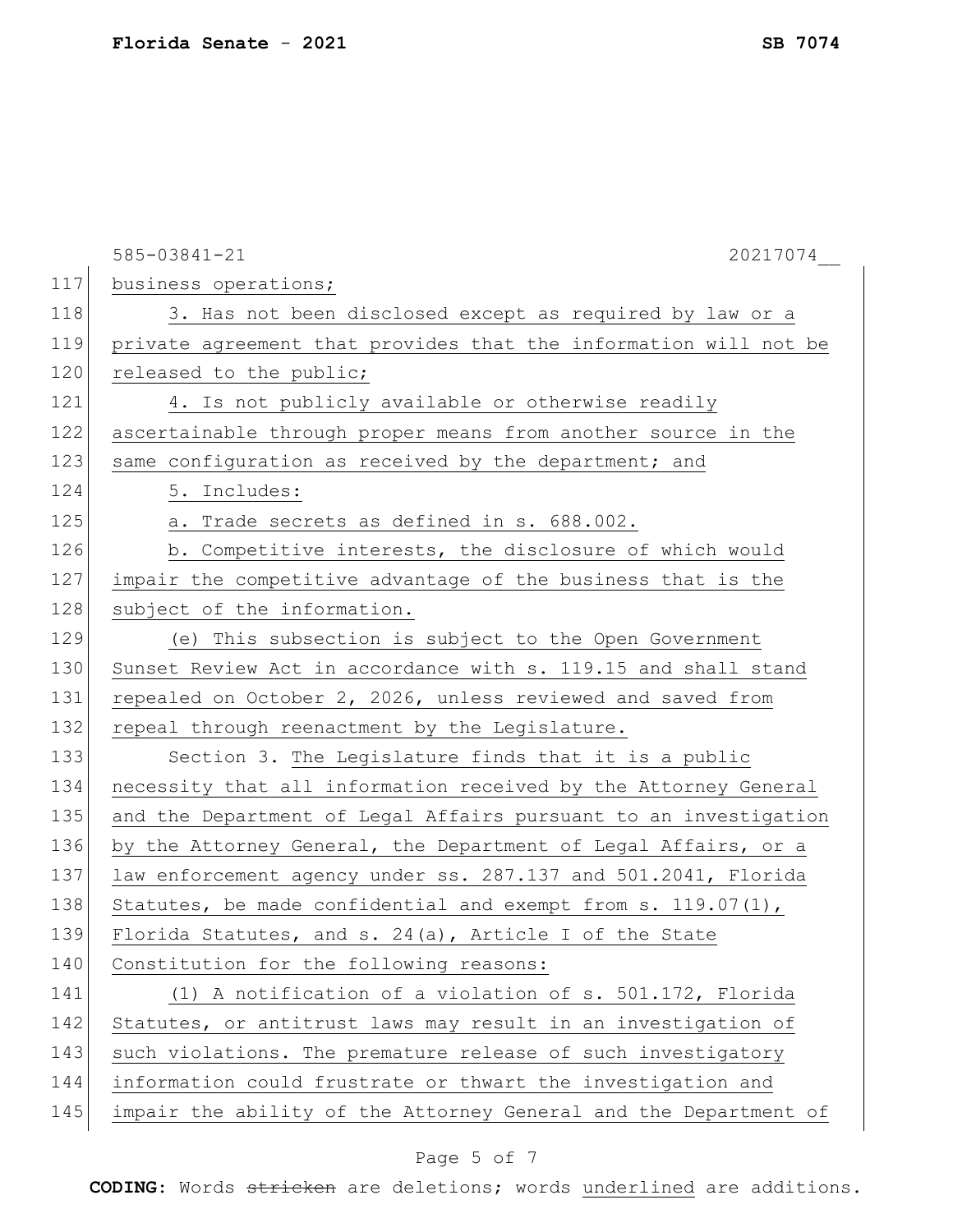|     | $585 - 03841 - 21$<br>20217074                                   |
|-----|------------------------------------------------------------------|
| 146 | Legal Affairs to effectively and efficiently administer ss.      |
| 147 | 287.137 and 501.2041, Florida Statutes. In addition, release of  |
| 148 | such information before completion of an active investigation    |
| 149 | could jeopardize the ongoing investigation.                      |
| 150 | (2) To continue to protect from public disclosure all            |
| 151 | information to which another public record exemption applies     |
| 152 | once an investigation is completed or ceases to be active.       |
| 153 | Release of such information by the Department of Legal Affairs   |
| 154 | and the Attorney General would undo the specific statutory       |
| 155 | exemption protecting that information.                           |
| 156 | (3) An investigation of social media platform activities is      |
| 157 | likely to result in the gathering of personal identifying        |
| 158 | information that could be used for the purpose of identity       |
| 159 | theft. For this reason, personal identifying information should  |
| 160 | remain confidential and exempt once an investigation is          |
| 161 | completed or ceases to be active.                                |
| 162 | (4) Information received by the Attorney General and the         |
| 163 | Department of Legal Affairs may contain proprietary business     |
| 164 | information, including trade secrets. Through such information,  |
| 165 | including trade secrets, a business derives independent,         |
| 166 | economic value, actual or potential, from the information being  |
| 167 | generally unknown to, and not readily ascertainable by, other    |
| 168 | persons who might obtain economic value from its disclosure or   |
| 169 | use. Allowing public access to proprietary business information, |
| 170 | including trade secrets, through a public records request could  |
| 171 | destroy the value of the proprietary business information and    |
| 172 | cause a financial loss to the business submitting the            |
| 173 | information. Release of such information could give business     |
| 174 | competitors an unfair advantage and weaken the position of the   |
|     |                                                                  |

# Page 6 of 7